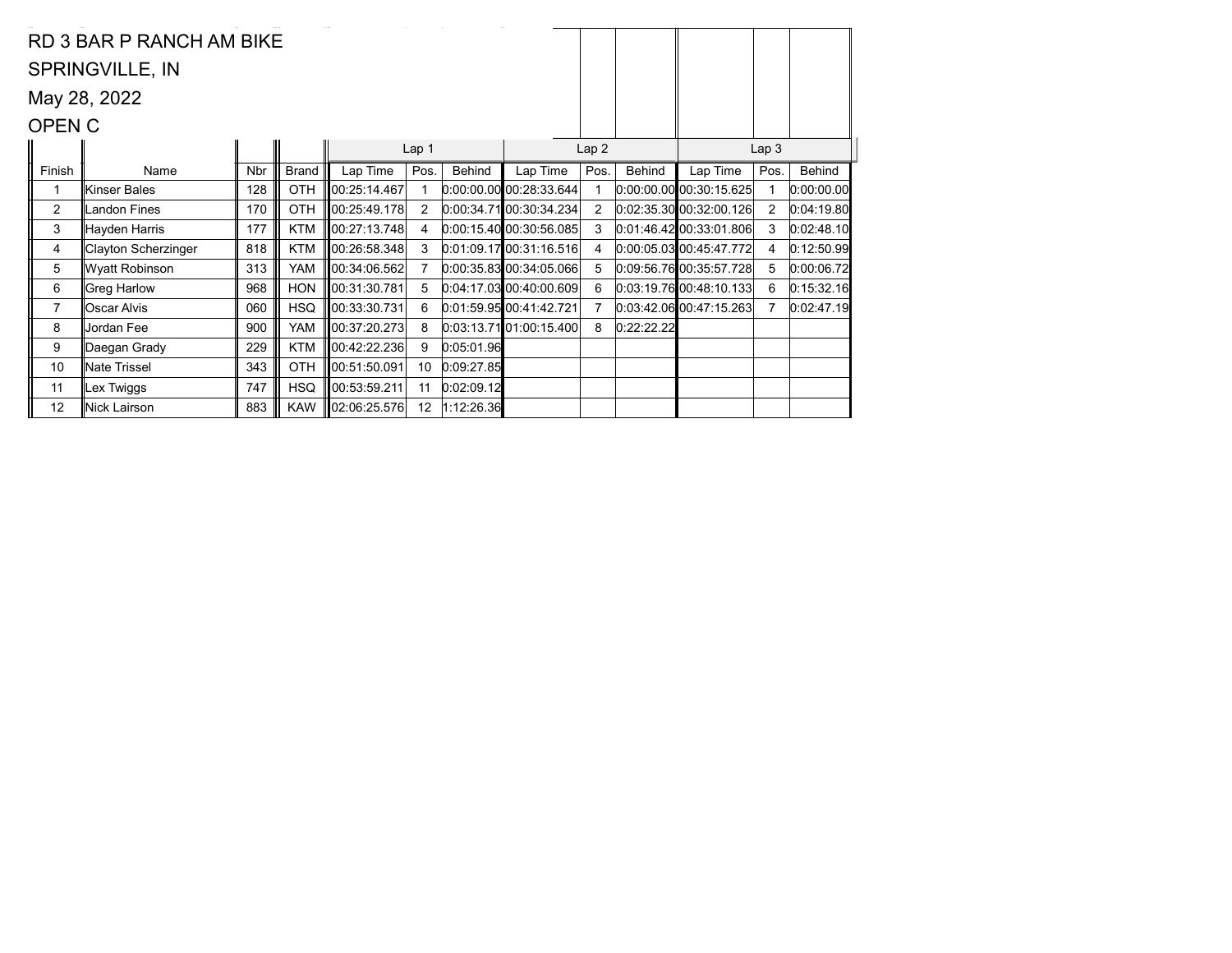|                | SPRINGVILLE, IN         |     |              |              |                |               |                           |                  |               |                           |                  |            |
|----------------|-------------------------|-----|--------------|--------------|----------------|---------------|---------------------------|------------------|---------------|---------------------------|------------------|------------|
|                | May 28, 2022            |     |              |              |                |               |                           |                  |               |                           |                  |            |
| 250 C          |                         |     |              |              |                |               |                           |                  |               |                           |                  |            |
|                |                         |     |              |              | Lap 1          |               |                           | Lap <sub>2</sub> |               |                           | Lap <sub>3</sub> |            |
| Finish         | Name                    | Nbr | <b>Brand</b> | Lap Time     | Pos.           | <b>Behind</b> | Lap Time                  | Pos.             | <b>Behind</b> | Lap Time                  | Pos.             | Behind     |
| $\mathbf{1}$   | Landon Wood             | 717 | OTH          | 00:28:40.669 | 2              |               | 0.00:14.00[00:32:00.106]  | $\mathbf{1}$     |               | $0.00.00.00$ 00:33:21.356 |                  | 0:00:00.00 |
| $\overline{2}$ | Robert Wason            | 88  | <b>KTM</b>   | 00:28:26.669 | $\mathbf{1}$   |               | $0.00.00.00$ 00:33:58.327 | $\overline{2}$   |               | $0.01.44.22$ 00:31:38.845 | 2                | 0:00:01.71 |
| 3              | Nick Fox                | 1   | <b>KTM</b>   | 00:28:44.809 | 3              |               | 0.00.04.1400.36.38.888    | 3                |               | 0:02:58.70 00:36:03.347   | 3                | 0:07:23.20 |
| 4              | <b>Griffin Pershing</b> | 42  | <b>YAM</b>   | 00:31:32.471 | 6              |               | 0.00.05.62 00.34.08.766   | 4                |               | 0.00.17.54 00.38.52.699   | 4                | 0:03:06.89 |
| 5              | <b>Philip Talbott</b>   | 31  | <b>HON</b>   | 00:30:14.770 | 4              |               | 0.01.29.96 00.38.41.689   | 7                |               | $0.00.23.02$ 00:38:34.808 | 5                | 0:02:57.33 |
| 6              | Justin Young            | 270 | <b>YAM</b>   | 00:31:26.851 | 5              |               | $0.01:12.08$ 00:37:06.588 | 6                |               | 0.00:19.5500:39.39.409    | 6                | 0:00:41.58 |
| $\overline{7}$ | <b>Jed Jones</b>        | 8   | <b>KTM</b>   | 00:31:35.381 | $\overline{7}$ |               | $0.00.02.91$ 00:38:25.369 | 8                |               | 0.01.04.29 00.40.53.279   | $\overline{7}$   | 0:02:41.18 |
| 8              | Drake East              | 667 | <b>KTM</b>   | 00:34:56.883 | 8              |               | 0.03:21.50 00.33:17.006   | 5                |               | 0:02:32.65 00:44:22.581   | 8                | 0:01:42.44 |
| 9              | <b>Scott Mcatee</b>     | 243 | <b>YAM</b>   | 00:35:01.052 | 9              |               | 0.00.04.1600.35.47.408    | 9                |               | $0.00.47.71$ 00:47:16.853 | 9                | 0:05:28.84 |
| 10             | <b>Tyler Ruffner</b>    | 32  | OTH          | 00:38:16.374 | 12             |               | 0:00:52.97 00:44:11.501   | 11               |               | 0.01.09.39 00.45.19.602   | 10               | 0:09:42.16 |
| 11             | Ri Mckinney             | 48  | <b>KTM</b>   | 00:36:56.713 | 10             |               | 0.01:55.6600:44:21.772    | 10               |               | $0:10:30.02$ 00:47:40.253 | 11               | 0:01:11.26 |
| 12             | <b>Wyatt Brown</b>      | 224 | <b>KTM</b>   | 00:37:23.404 | 11             |               | 0.00.26.6900.45.52.962    | 12 <sup>2</sup>  |               | 0:00:48.49 00:47:00.303   | 12 <sup>2</sup>  | 0:01:17.93 |
| 13             | Sam Everhardt           | 215 | OTH          | 00:42:50.356 | 16             |               | 0:02:09.77 00:55:36.917   | 13               | 0:15:10.90    |                           |                  |            |
| 14             | Derek Mysliaski         | 223 | OTH          | 00:47:07.448 | 17             |               | 0:04:17.09 01:03:58.241   | 14               | 0:12:38.41    |                           |                  |            |
| 15             | <b>Chandler Luedke</b>  | 161 | <b>OTH</b>   | 00:40:40.585 | 15             |               | 0:00:44.53 01:12:11.705   | 15               | 0.01.46.60    |                           |                  |            |
| 16             | Gabe Mosqueda           | 419 | OTH          | 00:39:15.354 | 13             | 0:00:58.98    |                           |                  |               |                           |                  |            |
| 17             | Dylan Bumbalough        | 103 | OTH          | 00:39:56.055 | 14             | 0:00:40.70    |                           |                  |               |                           |                  |            |
| 18             | <b>Bailee Robinson</b>  | 527 | <b>KTM</b>   | 00:58:24.724 | 18             | 0:11:17.27    |                           |                  |               |                           |                  |            |
| 19             | <b>Jack Martin</b>      | 696 | <b>KTM</b>   | 01:02:33.156 | 19             | 0:04:08.43    |                           |                  |               |                           |                  |            |
| 20             | Emma Robey              | 983 | OTH          | 01:13:09.451 | 20             | 0:10:36.29    |                           |                  |               |                           |                  |            |
| 21             | <b>Charlie Andrews</b>  | 180 | <b>HON</b>   | 01:32:47.491 | 21             | 0:19:38.04    |                           |                  |               |                           |                  |            |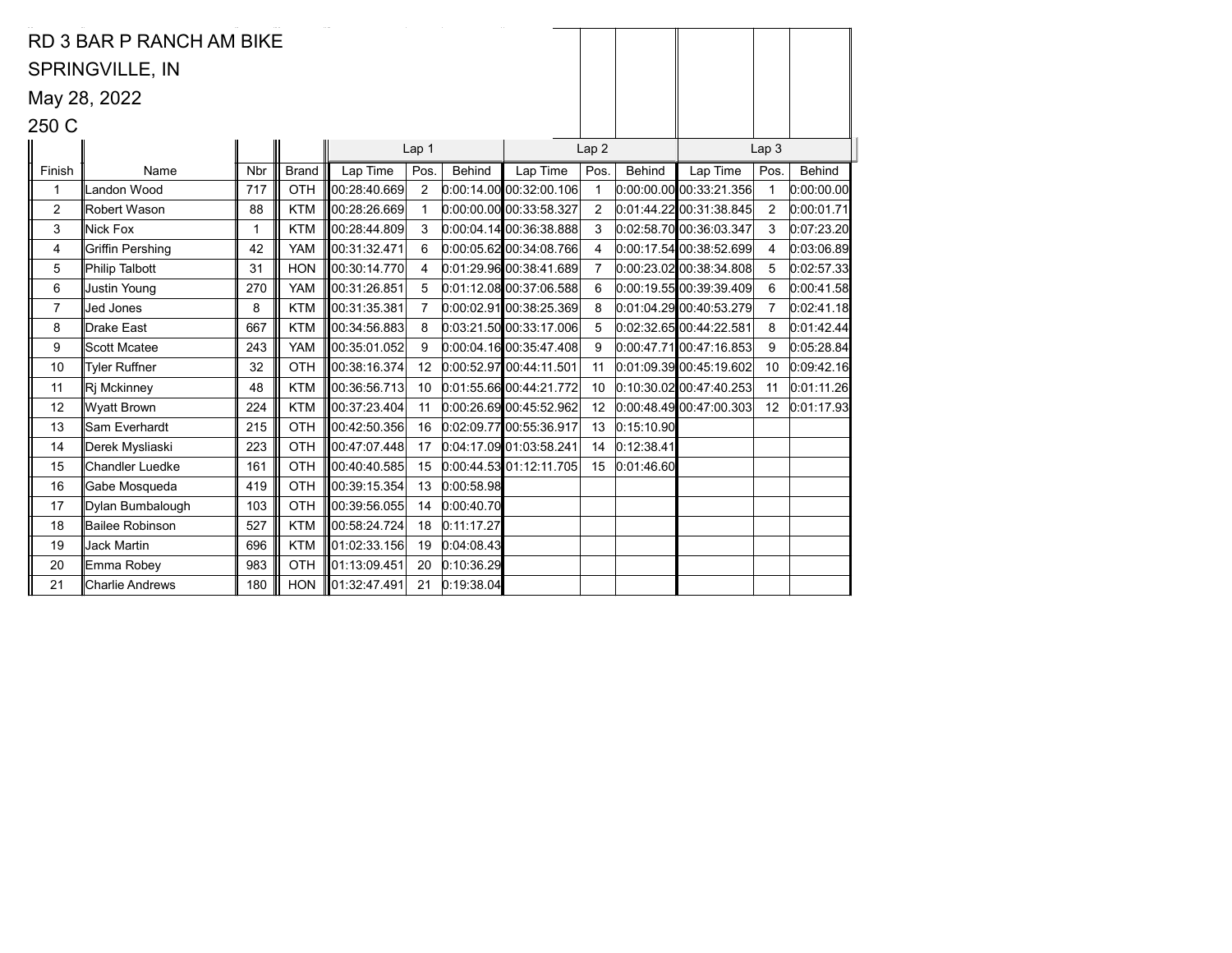|                | RD 3 BAR P RANCH AM BIKE |            |              |               |                |            |                           |                |               |                           |                  |            |
|----------------|--------------------------|------------|--------------|---------------|----------------|------------|---------------------------|----------------|---------------|---------------------------|------------------|------------|
|                | <b>SPRINGVILLE, IN</b>   |            |              |               |                |            |                           |                |               |                           |                  |            |
|                | May 28, 2022             |            |              |               |                |            |                           |                |               |                           |                  |            |
| VET C          |                          |            |              |               |                |            |                           |                |               |                           |                  |            |
|                |                          |            |              |               | Lap 1          |            |                           | Lap2           |               |                           | Lap <sub>3</sub> |            |
| Finish         | Name                     | <b>Nbr</b> | <b>Brand</b> | Lap Time      | Pos.           | Behind     | Lap Time                  | Pos.           | <b>Behind</b> | Lap Time                  | Pos.             | Behind     |
|                | Jeremy Dunkley           | 736        | <b>KTM</b>   | 00:31:48.421  |                |            | $0.00.00$ 00 00 36:28.968 |                |               | $0.00.00.00$ 00:40:05.989 |                  | 0:00:00.00 |
| $\overline{2}$ | ∥Craig Stankiewicz       | 198        | OTH          | 00:36:14.053  | 3              |            | $0:00:30.31$ 00:45:33.422 | 3              |               | 0.06:47.9500:46.30.533    | 2                | 0:19:54.63 |
| 3              | ∥Kanan Bernhard          | 7          | <b>KTM</b>   | 00:35:43.743  | $\overline{2}$ |            | $0:03:55.32$ 00:39:15.779 | $\overline{2}$ |               | 0.06.42.1300.58.19.208    | 3                | 0:05:00.72 |
| 4              | Jordan Briner            | 514        | YAM          | 00:39:20.535  | 5              |            | $0:00:10.31$ 00:44:11.901 | 4              | 0:01:44.96    |                           |                  |            |
| 5              | Joel Dewitt              | 792        | YAM          | 00:39:10.225  | 4              |            | 0.02:56.17100:45:21.762   | 5.             | 0:00:59.55    |                           |                  |            |
| 6              | ∥Brian Lackey            | 136        | <b>HON</b>   | 00:40:09.615  | $\overline{7}$ |            | 0:00.40.1300.45:18.022    | 6              | 0:00:55.65    |                           |                  |            |
| $\overline{7}$ | Nicholas Wigginton       | 929        | YAM          | 00:59:38.885  | 9              |            | $0:18:00.93$ 00:35:50.747 | 7              | 0:10:01.99    |                           |                  |            |
| 8              | ∥Eric Masten             | 738        | OTH          | 00:39:29.485  | 6              | 0:00:08.95 |                           |                |               |                           |                  |            |
| 9              | ∥Kevin Huff              | 619        | <b>OTH</b>   | 100:41:37.946 | 8              | 0:01:28.33 |                           |                |               |                           |                  |            |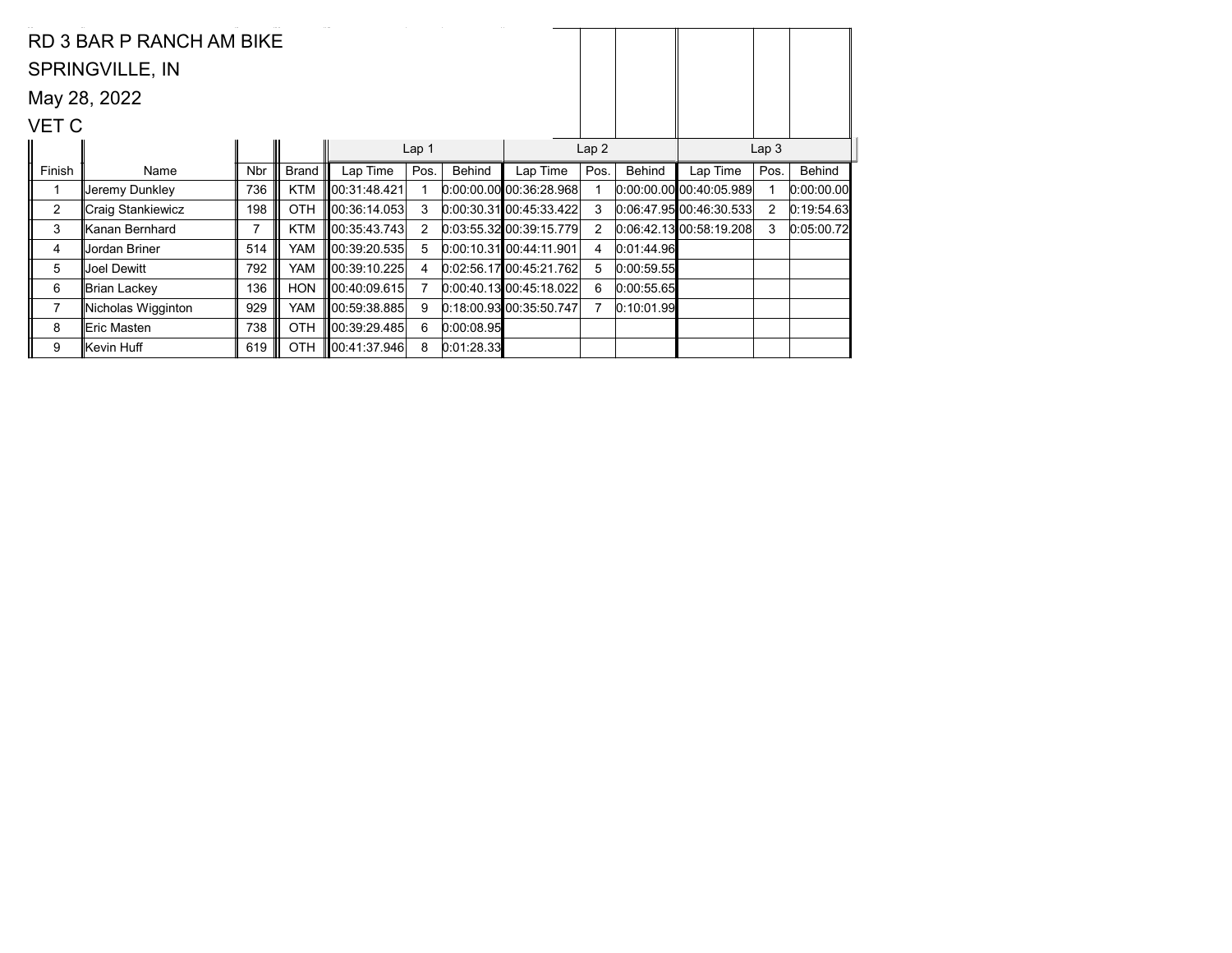|                 | RD 3 BAR P RANCH AM BIKE |            |              |               |                  |        |                             |      |            |                           |      |            |
|-----------------|--------------------------|------------|--------------|---------------|------------------|--------|-----------------------------|------|------------|---------------------------|------|------------|
|                 | <b>SPRINGVILLE, IN</b>   |            |              |               |                  |        |                             |      |            |                           |      |            |
|                 | May 28, 2022             |            |              |               |                  |        |                             |      |            |                           |      |            |
| <b>SENIOR C</b> |                          |            |              |               |                  |        |                             |      |            |                           |      |            |
|                 |                          |            | Lap2         |               | Lap <sub>3</sub> |        |                             |      |            |                           |      |            |
| Finish          | Name                     | <b>Nbr</b> | <b>Brand</b> | Lap Time      | Pos.             | Behind | Lap Time                    | Pos. | Behind     | Lap Time                  | Pos. | Behind     |
|                 | ∥Donnie Bell             | 333        | <b>OTH</b>   | 00:35:36.583  | $\overline{2}$   |        | 0.02.18.6700.37.21.778      |      |            | $0:00:00.00$ 00:36:50.298 |      | 0:00:00.00 |
| $\overline{2}$  | ∥Steven Talbott          | 355        | <b>HON</b>   | 100:36:04.233 | 3                |        | 0.00:27.6500:39:11.820      | 2    |            | 0.02:17.6900:40.28.939    | 2    | 0:05:56.33 |
| 3               | ∥Paul Johnson            | 130        | YAM          | 100:33:17.912 |                  |        | 0.00.00.00 00.46.19.353     | 3    |            | $0.04:21.21$ 00:39:47.369 | 3    | 0:03:39.64 |
|                 | ∥Cory Fellers            | 129        | <b>KTM</b>   | 01:00:07.545  | 6                |        | 0.06.01.40 00.50.59.475     | 4    | 0:31:29.75 |                           |      |            |
| 4               |                          |            |              |               |                  |        |                             |      |            |                           |      |            |
| 5               | Rob Meyers               | 525        | <b>OTH</b>   | 00:50:45.350  | 4                |        | $0:14:41.11$ $01:05:34.333$ | 5    | 0:05:12.66 |                           |      |            |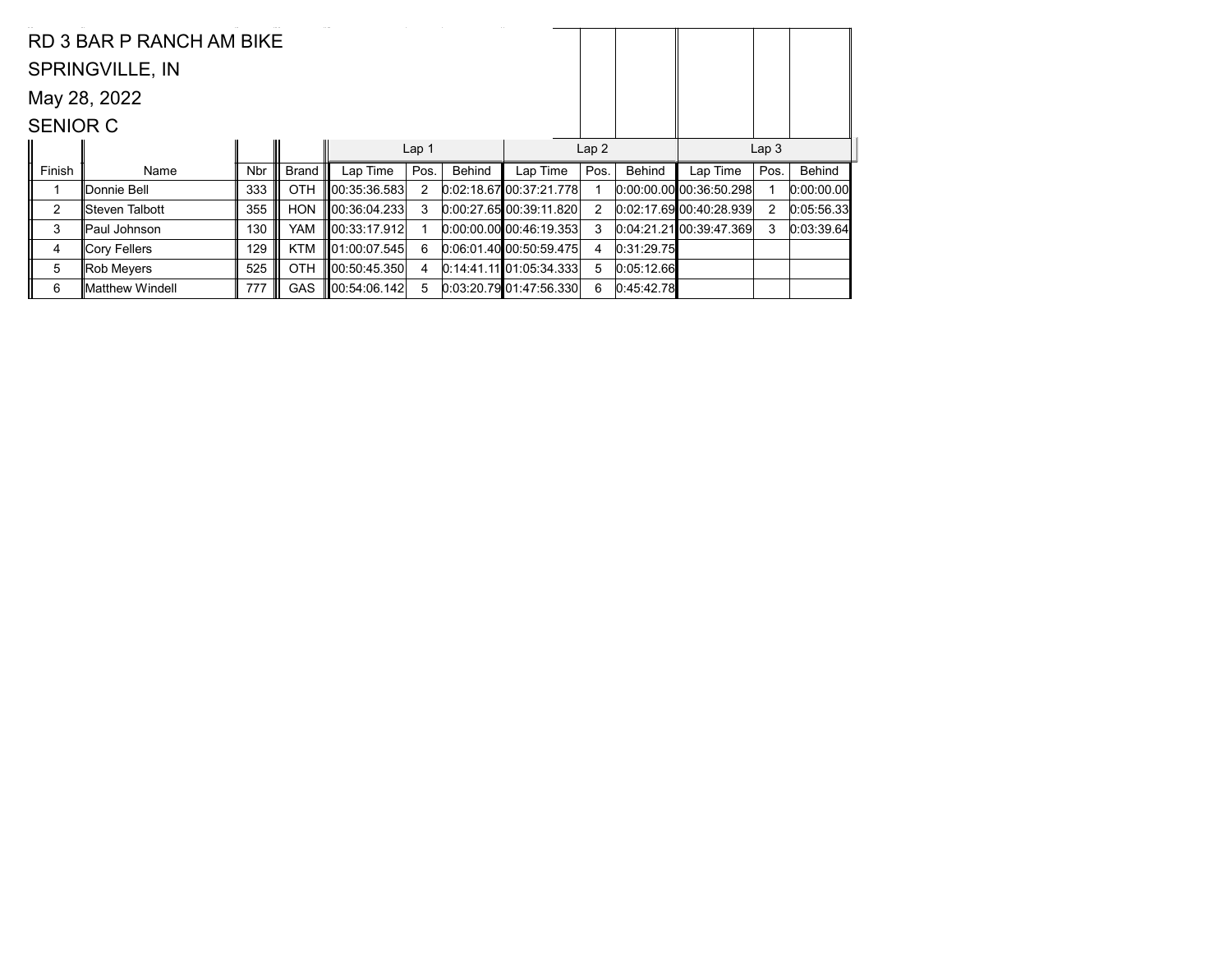|        | RD 3 BAR P RANCH AM BIKE |            |              |              |                  |            |                        |      |            |          |                  |               |
|--------|--------------------------|------------|--------------|--------------|------------------|------------|------------------------|------|------------|----------|------------------|---------------|
|        | <b>SPRINGVILLE, IN</b>   |            |              |              |                  |            |                        |      |            |          |                  |               |
|        | May 28, 2022             |            |              |              |                  |            |                        |      |            |          |                  |               |
|        | SUPER SR B/C             |            |              |              |                  |            |                        |      |            |          |                  |               |
|        |                          |            |              |              | Lap <sub>1</sub> |            |                        | Lap2 |            |          | Lap <sub>3</sub> |               |
| Finish | Name                     | <b>Nbr</b> | <b>Brand</b> | Lap Time     | Pos.             | Behind     | Lap Time               | Pos. | Behind     | Lap Time | Pos.             | <b>Behind</b> |
|        | Lane Arnold              | 826        | <b>SUZ</b>   | 00:43:33.288 | 3                |            | 0.01:06.2800:41:56.839 |      | 0:00:00.00 |          |                  |               |
|        |                          |            |              |              |                  |            |                        |      |            |          |                  |               |
| 2      | Steve Mundy              | 279        | <b>KAW</b>   | 00:39:16.146 |                  | 0:00:00.00 |                        |      |            |          |                  |               |
| 3      | Blair Schnitzler         | 322        | <b>OTH</b>   | 00:42:27.007 | 2                | 0:03:10.86 |                        |      |            |          |                  |               |
| 4      | Dan Foltz                | 702        | <b>KTM</b>   | 00:50:23.401 | 4                | 0:06:50.11 |                        |      |            |          |                  |               |
| 5      | Rick Pearson             | 955        | <b>KTM</b>   | 00:53:30.532 | 5                | 0:03:07.13 |                        |      |            |          |                  |               |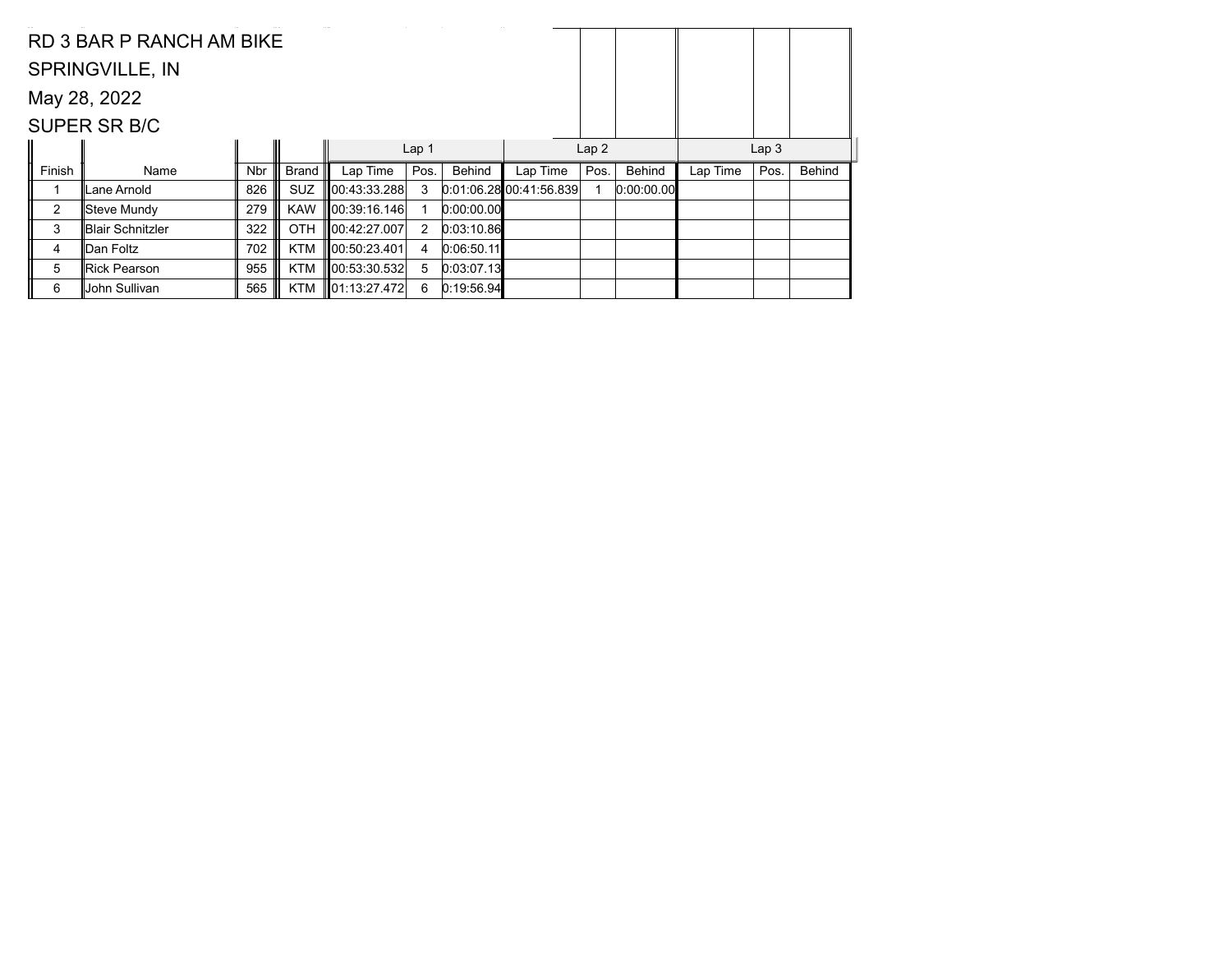|        | RD 3 BAR P RANCH AM BIKE |            |              |                    |                  |            |                         |      |            |          |                  |               |
|--------|--------------------------|------------|--------------|--------------------|------------------|------------|-------------------------|------|------------|----------|------------------|---------------|
|        | <b>SPRINGVILLE, IN</b>   |            |              |                    |                  |            |                         |      |            |          |                  |               |
|        | May 28, 2022             |            |              |                    |                  |            |                         |      |            |          |                  |               |
|        | <b>GOLDEN MASTERS</b>    |            |              |                    |                  |            |                         |      |            |          |                  |               |
|        |                          |            |              |                    | Lap <sub>1</sub> |            |                         | Lap2 |            |          | Lap <sub>3</sub> |               |
| Finish | Name                     | <b>Nbr</b> | <b>Brand</b> | Lap Time           | Pos.             | Behind     | Lap Time                | Pos. | Behind     | Lap Time | Pos.             | <b>Behind</b> |
|        | Brian Buffo              | 109        | <b>KTM</b>   | 00:47:00.799       | 2                |            | 0:10:51.39 00:56:27.417 |      | 0:00:00.00 |          |                  |               |
| ົ      | ∥Dave Phillips           | 945        | OTH          | $\ 00:36:09.404\ $ |                  | 0:00:00.00 |                         |      |            |          |                  |               |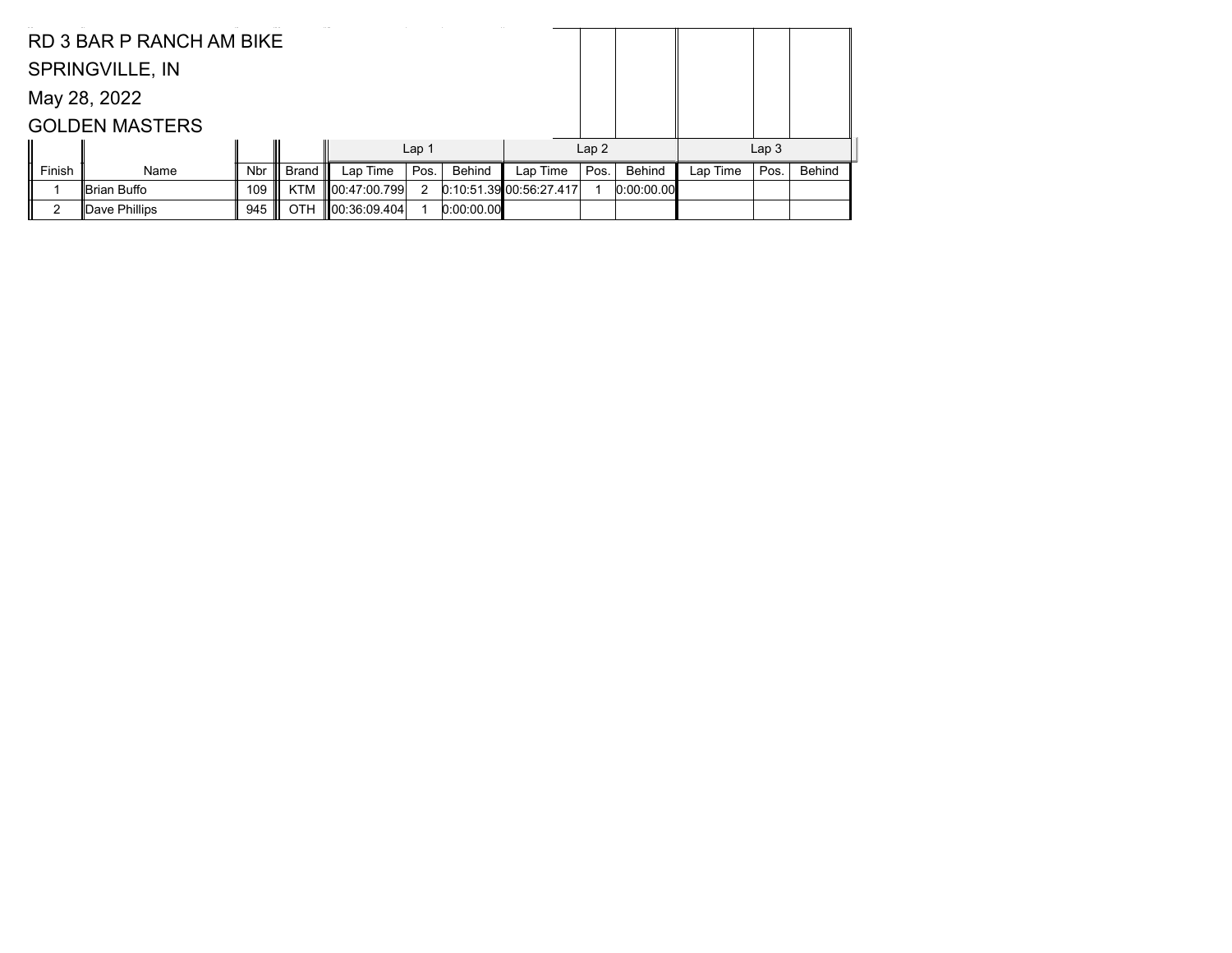|         | RD 3 BAR P RANCH AM BIKE |            |            |              |                  |            |                          |      |            |          |                  |               |
|---------|--------------------------|------------|------------|--------------|------------------|------------|--------------------------|------|------------|----------|------------------|---------------|
|         | <b>SPRINGVILLE, IN</b>   |            |            |              |                  |            |                          |      |            |          |                  |               |
|         | May 28, 2022             |            |            |              |                  |            |                          |      |            |          |                  |               |
| $D$ 22+ |                          |            |            |              |                  |            |                          |      |            |          |                  |               |
|         |                          |            |            |              | Lap <sub>1</sub> |            |                          | Lap2 |            |          | Lap <sub>3</sub> |               |
| Finish  | Name                     | <b>Nbr</b> | Brand      | Lap Time     | Pos.             | Behind     | Lap Time                 | Pos. | Behind     | Lap Time | Pos.             | <b>Behind</b> |
|         | ∥Matt Henry              | 840        | <b>HON</b> | 00:43:55.228 |                  |            | 0.00.00.000000034:10.376 |      | 0.00:00.00 |          |                  |               |
| 2       | ∥Colyn Moore             | 344        | YAM        | 00:52:09.502 | 2                | 0:08:14.27 |                          |      |            |          |                  |               |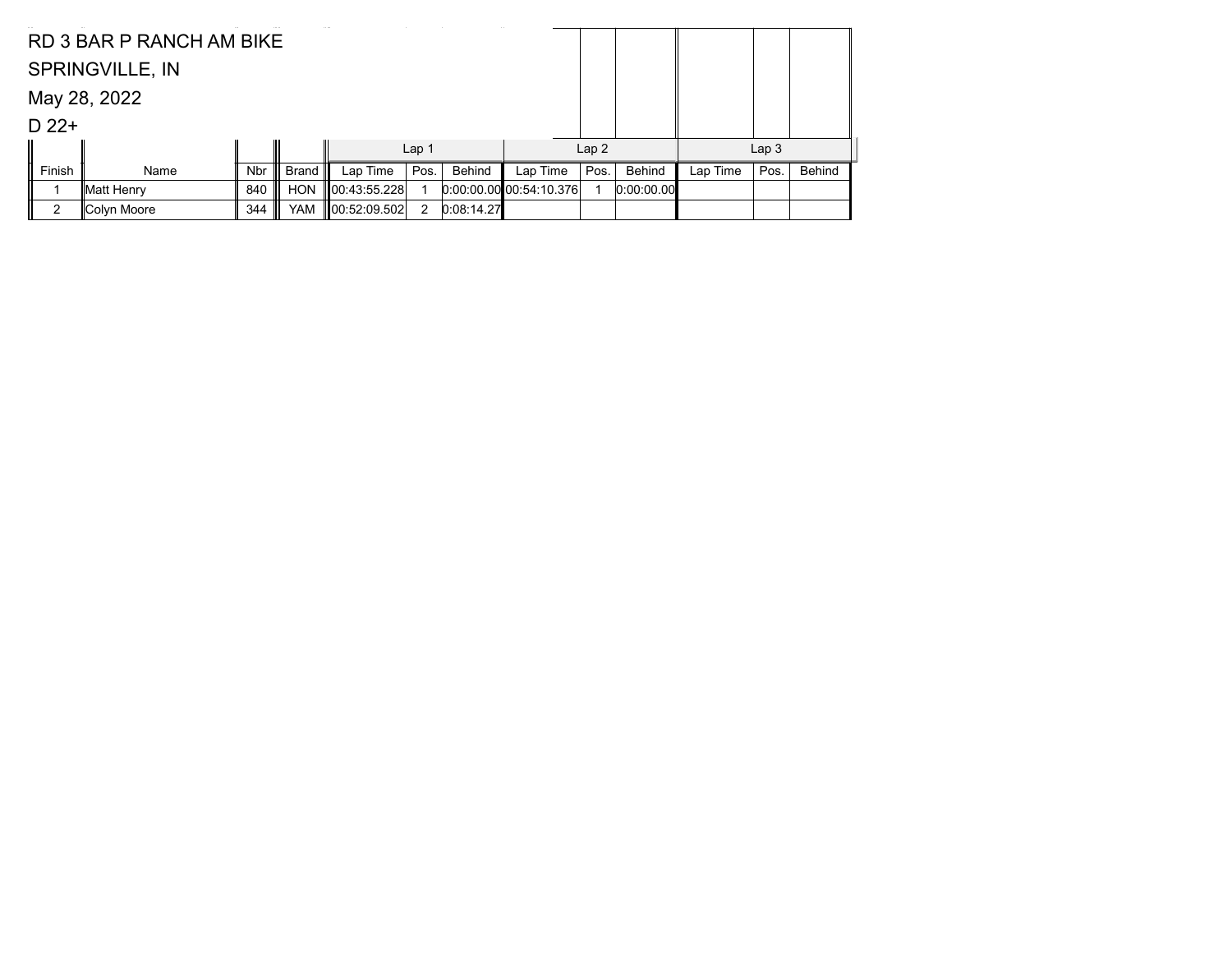|                | RD 3 BAR P RANCH AM BIKE |            |              |               |                |            |                           |                |               |                           |                  |            |
|----------------|--------------------------|------------|--------------|---------------|----------------|------------|---------------------------|----------------|---------------|---------------------------|------------------|------------|
|                | <b>SPRINGVILLE, IN</b>   |            |              |               |                |            |                           |                |               |                           |                  |            |
|                |                          |            |              |               |                |            |                           |                |               |                           |                  |            |
|                | May 28, 2022             |            |              |               |                |            |                           |                |               |                           |                  |            |
| D 14-21        |                          |            |              |               |                |            |                           |                |               |                           |                  |            |
|                |                          |            |              |               | Lap 1          |            |                           | Lap 2          |               |                           | Lap <sub>3</sub> |            |
| Finish         | Name                     | <b>Nbr</b> | <b>Brand</b> | Lap Time      | Pos.           | Behind     | Lap Time                  | Pos.           | <b>Behind</b> | Lap Time                  | Pos.             | Behind     |
| 1              | Corbin Wilson            | 304        | <b>KTM</b>   | 00:31:08.452  | 1              |            | $0.00.00.00$ 00:34:17.986 | 1              |               | $0.00.00.00$ 00:37:55.159 |                  | 0:00:00.00 |
| $\overline{2}$ | Jordan Shephard          | 825        | <b>KTM</b>   | 00:33:31.473  | 3              |            | $0.00:13.04$ 00:43:00.481 | $\overline{2}$ |               | $0:11:05.51$ 00:39:09.379 | $\overline{2}$   | 0:12:19.73 |
| 3              | <b>Tyson Miler</b>       | 160        | OTH          | 00:37:47.555  | 5              |            | 0.02.48.32 00.39.30.049   | 3              | 0:00:45.65    |                           |                  |            |
| 4              | Cody Huff                | 850        | <b>YAM</b>   | 00:33:18.433  | 2              |            | 0.02.09.9800.45.21.782    | 4              | 0:01:22.61    |                           |                  |            |
| 5              | ∥Bryan Morris            | 631        | <b>KTM</b>   | 00:38:20.715  | 6              |            | 0.00.33.1600.44.26.632    | 5              | 0:04:07.13    |                           |                  |            |
| 6              | Kyler Long               | 110        | <b>YAM</b>   | 00:45:47.199  | 10             |            | 0.04:55.40[00.43:54.131]  | 6              | 0:06:53.98    |                           |                  |            |
| $\overline{7}$ | Gavin Ferguson           | 34         | OTH          | 100:39:54.896 | $\overline{7}$ |            | 0.01.34.1800.51.05.375    | $\overline{7}$ | 0:01:18.94    |                           |                  |            |
| 8              | Alex Wessell             | 555        | <b>KAW</b>   | 100:40:24.676 | 8              |            | 0.00.29.7800.52.33.486    | 8              | 0:01:57.89    |                           |                  |            |
| 9              | Brayden Morris           | 614        | <b>KTM</b>   | 00:40:51.796  | 9              |            | $0:00:27.12$ 00:55:23.157 | 9              | 0:03:16.79    |                           |                  |            |
| 10             | Damion Mccarty           | 303        | GAS          | 00:48:23.360  | 11             |            | 0.02.36.1601.00.22.640    | 10             | 0:12:31.04    |                           |                  |            |
| 11             | Coen Marshall            | 238        | <b>KTM</b>   | 00:34:59.234  | 4              | 0:01:27.76 |                           |                |               |                           |                  |            |
| 12             | Jacob Purtlebaugh        | 510        | <b>YAM</b>   | 00:49:23.751  | 12             | 0:01:00.39 |                           |                |               |                           |                  |            |
| 13             | <b>Riley Wilson</b>      | 329        | <b>KTM</b>   | 00:51:23.151  | 13             | 0:01:59.40 |                           |                |               |                           |                  |            |
| 14             | Nicolas Gezovich         | 20         | <b>KTM</b>   | 01:11:54.732  | 14             | 0:20:31.58 |                           |                |               |                           |                  |            |
| 15             | Own Lyons                | 444        | <b>HON</b>   | 01:24:45.398  | 15             | 0:12:50.66 |                           |                |               |                           |                  |            |
| 16             | Bryson Clark             | 428        | <b>HON</b>   | 01:28:33.000  | 16             | 0:03:47.60 |                           |                |               |                           |                  |            |
| 17             | Brandon Trambaugh        | 686        | <b>KAW</b>   | 01:54:23.912  | 17             | 0:25:50.91 |                           |                |               |                           |                  |            |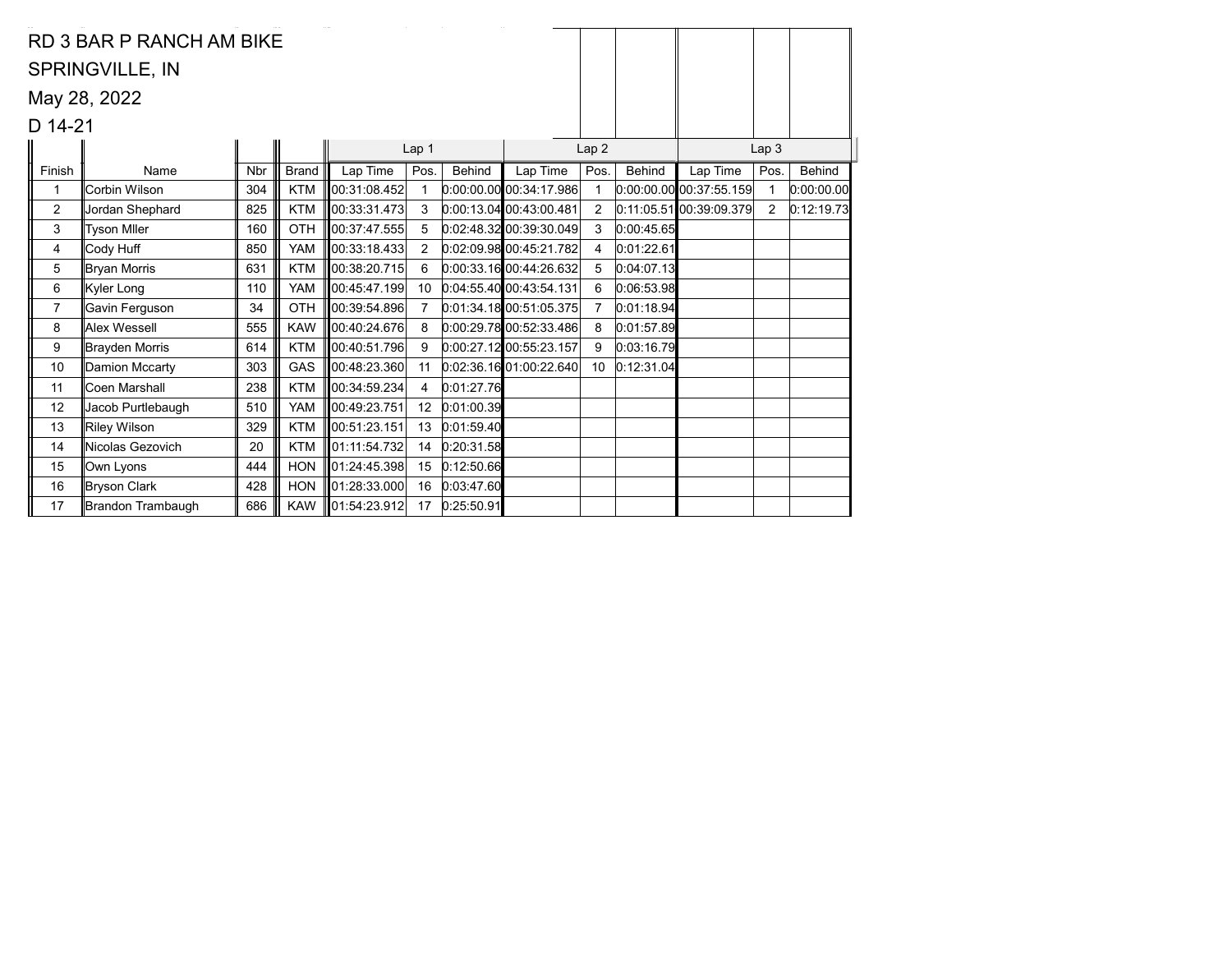|                | RD 3 BAR P RANCH AM BIKE |            |              |                    |                  |            |                           |                |               |                           |                  |            |
|----------------|--------------------------|------------|--------------|--------------------|------------------|------------|---------------------------|----------------|---------------|---------------------------|------------------|------------|
|                | <b>SPRINGVILLE, IN</b>   |            |              |                    |                  |            |                           |                |               |                           |                  |            |
|                | May 28, 2022             |            |              |                    |                  |            |                           |                |               |                           |                  |            |
|                | <b>TRAILRIDER</b>        |            |              |                    |                  |            |                           |                |               |                           |                  |            |
|                |                          |            |              |                    | Lap <sub>1</sub> |            |                           | Lap2           |               |                           | Lap <sub>3</sub> |            |
| Finish         | Name                     | <b>Nbr</b> | <b>Brand</b> | Lap Time           | Pos.             | Behind     | Lap Time                  | Pos.           | <b>Behind</b> | Lap Time                  | Pos.             | Behind     |
|                | Thomas Busch             | 203        | YAM          | 00:30:58.302       | 2                |            | 0.02.05.82 00.30.31.165   |                |               | 0.00.00.00000:29.59.664   |                  | 0:00:00.00 |
| $\overline{2}$ | Joey Johnson             | 328        | <b>KAW</b>   | 100:28:52.481∛     |                  |            | $0.00.00.00$ 00:35:33.867 | $\overline{2}$ |               | 0.02.56.88000.36.33.698   | $\overline{2}$   | 0:09:30.91 |
| 3              | Jacob Rice               | 467        | GAS          | 00:33:25.213       | 3                |            | 0:02:26.91 00:35:11.377   | 3              |               | $0.04.10.24$ 00:37:47.878 | 3                | 0:05:24.42 |
| 4              | Kyle Scales              | 340        | <b>KTM</b>   | 00:39:55.807       | 5                |            | $0:00:17.50$ 00:42:13.510 | 4              | 0:13:32.72    |                           |                  |            |
| 5              | Aiden Duncan             | 111        | <b>HSQ</b>   | 00:41:52.247       | 6                |            | $0.01.56.44$ 00:40:33.530 | 5              | 0:00:16.46    |                           |                  |            |
| 6              | ∥Bryan Ridge             | 704        | YAM          | 100:39:38.306      | 4                |            | 0.06.13.09 00.56.01.608   | 6              | 0:13:14.13    |                           |                  |            |
| $\overline{7}$ | Jeff Olson               | 443        | <b>KTM</b>   | 100:59:02.096      | $\overline{7}$   | 0:17:09.84 |                           |                |               |                           |                  |            |
| 8              | Gavin Pedersen           | 259        | <b>HON</b>   | 01:03:44.318       | 8                | 0:04:42.22 |                           |                |               |                           |                  |            |
| 9              | Kyle Arnold              | 822        | SUZ          | 01:04:44.718       | 9                | 0:01:00.40 |                           |                |               |                           |                  |            |
| 10             | Jason Arnold             | 821        | SUZ          | 01:11:01.251       | 10 <sup>°</sup>  | 0:06:16.53 |                           |                |               |                           |                  |            |
| 11             | Dylan Henry              | 125        | <b>KAW</b>   | 01:21:37.656       | 11               | 0:10:36.40 |                           |                |               |                           |                  |            |
| 12             | Chris Edie               | 332        | YAM          | 01:23:11.717       | 12               | 0:01:34.06 |                           |                |               |                           |                  |            |
| 13             | ∥Clayton Tincher         | 824        | <b>HON</b>   | $\ 01:51:09.591\ $ | 13               | 0:27:57.87 |                           |                |               |                           |                  |            |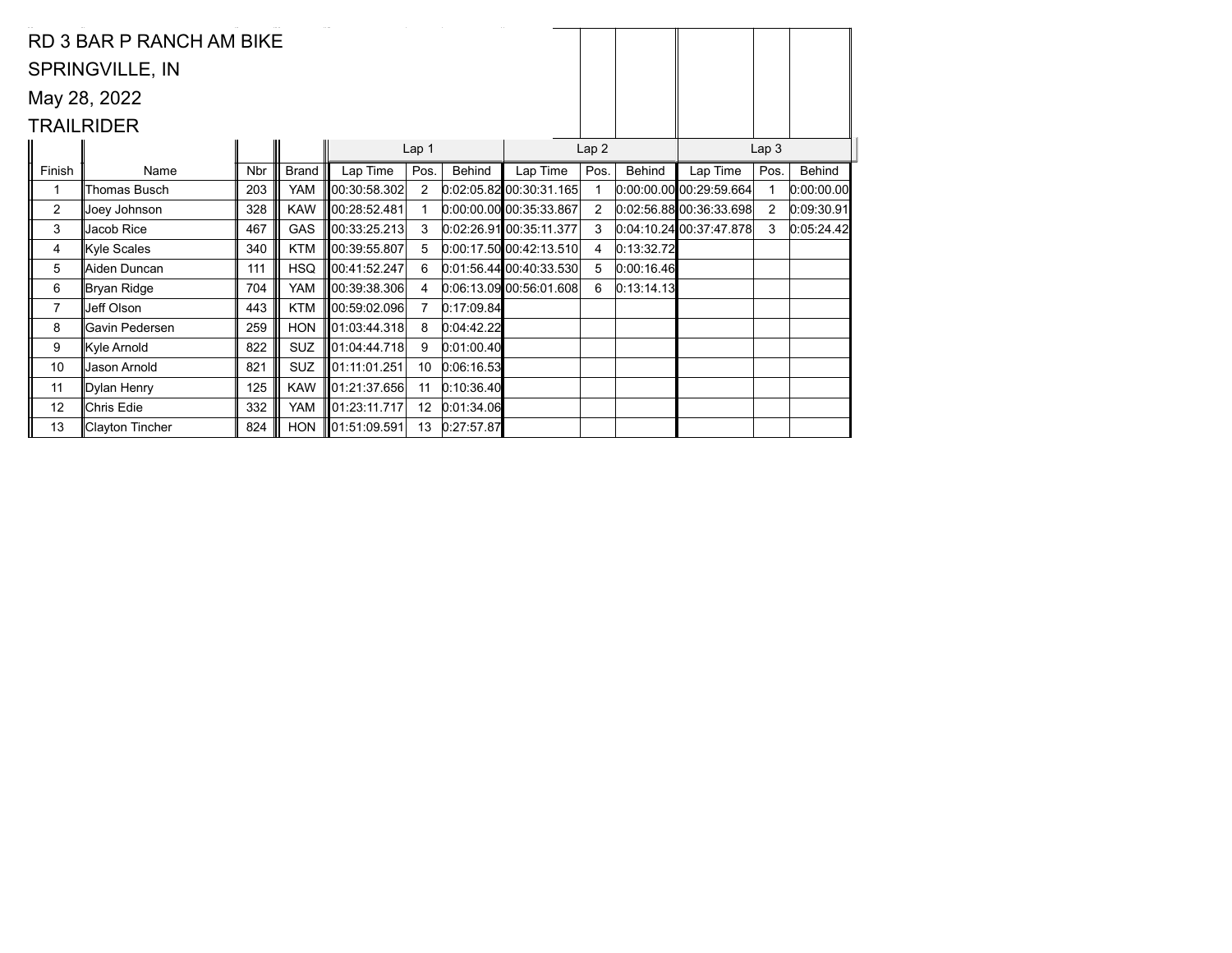|        | RD 3 BAR P RANCH AM BIKE |            |              |              |                  |            |          |      |        |          |                  |               |
|--------|--------------------------|------------|--------------|--------------|------------------|------------|----------|------|--------|----------|------------------|---------------|
|        | <b>SPRINGVILLE, IN</b>   |            |              |              |                  |            |          |      |        |          |                  |               |
|        | May 28, 2022             |            |              |              |                  |            |          |      |        |          |                  |               |
|        | <b>SPORTSMAN A</b>       |            |              |              |                  |            |          |      |        |          |                  |               |
|        |                          |            |              |              | Lap <sub>1</sub> |            |          | Lap2 |        |          | Lap <sub>3</sub> |               |
| Finish | Name                     | <b>Nbr</b> | <b>Brand</b> | Lap Time     | Pos.             | Behind     | Lap Time | Pos. | Behind | Lap Time | Pos.             | <b>Behind</b> |
|        | Tyler Inboden            | 60         | OTH          | 00:31:05.750 |                  | 0:00:00.00 |          |      |        |          |                  |               |
| 2      | Carsyn Herald            | 222        | YAM          | 00:31:40.930 | 2                | 0:00:35.18 |          |      |        |          |                  |               |